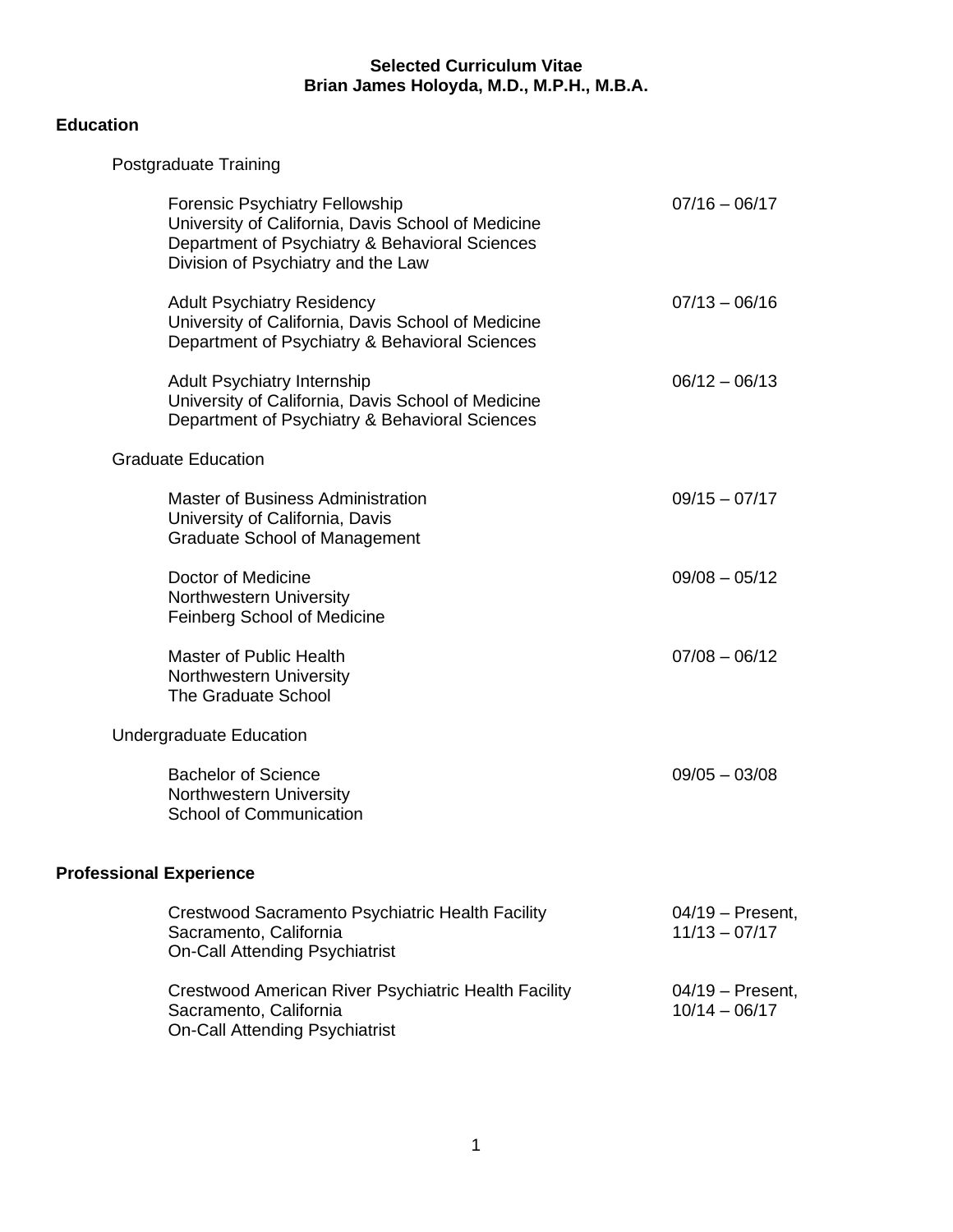| <b>Assistant Professor of Psychiatry</b><br>Department of Psychiatry and Behavioral Neuroscience<br>Division of Forensic Psychiatry<br>St. Louis University School of Medicine<br>St. Louis, Missouri                                                                                            | $08/17 - 04/19$   |
|--------------------------------------------------------------------------------------------------------------------------------------------------------------------------------------------------------------------------------------------------------------------------------------------------|-------------------|
| Sacramento County Mental Health Treatment Center<br>Sacramento, California<br><b>On-Call Attending Psychiatrist</b><br>I provided weekend and holiday coverage for the 25-bed inpatient<br>psychiatric unit, which consisted of follow-up visits, new patient<br>evaluations, and psychotherapy. | $07/14 - 06/17$   |
| Heritage Oaks Hospital<br>Sacramento, California<br><b>On-Call Attending Psychiatrist</b><br>I provided weekend coverage for the inpatient psychiatric facility,<br>which consisted of follow-up visits, new patient evaluations, and<br>psychotherapy.                                          | $04/14 - 06/17$   |
| <b>Board Certification and Licensure</b>                                                                                                                                                                                                                                                         |                   |
| American Board of Psychiatry & Neurology<br>Certification in Forensic Psychiatry                                                                                                                                                                                                                 | $10/17 -$ Present |
| Missouri Board of the Healing Arts<br>Physician's and Surgeon's License                                                                                                                                                                                                                          | $06/17 -$ Present |
| American Board of Psychiatry & Neurology<br>Certification in Psychiatry                                                                                                                                                                                                                          | $09/16$ - Present |
| <b>Drug Enforcement Agency</b><br>Registration                                                                                                                                                                                                                                                   | $09/13$ - Present |
| <b>Medical Board of California</b><br>Physician's and Surgeon's License                                                                                                                                                                                                                          | $08/13$ - Present |
| <b>Professional Society Memberships</b>                                                                                                                                                                                                                                                          |                   |
| American Academy of Forensic Sciences                                                                                                                                                                                                                                                            | $02/19$ - Present |
| Association for the Treatment of Sexual Abusers                                                                                                                                                                                                                                                  | $12/18 -$ Present |
| Missouri Psychiatric Physicians Association                                                                                                                                                                                                                                                      | $01/18 -$ Present |
| American Academy of Addiction Psychiatry                                                                                                                                                                                                                                                         | $11/14 - 10/15$   |
| <b>International Association of Forensic Mental Health Services</b>                                                                                                                                                                                                                              | $03/14 - 05/16$   |
| Central California Psychiatric Society                                                                                                                                                                                                                                                           | $09/12 - 12/17$   |
| American Academy of Psychiatry and the Law                                                                                                                                                                                                                                                       | $06/10$ - Present |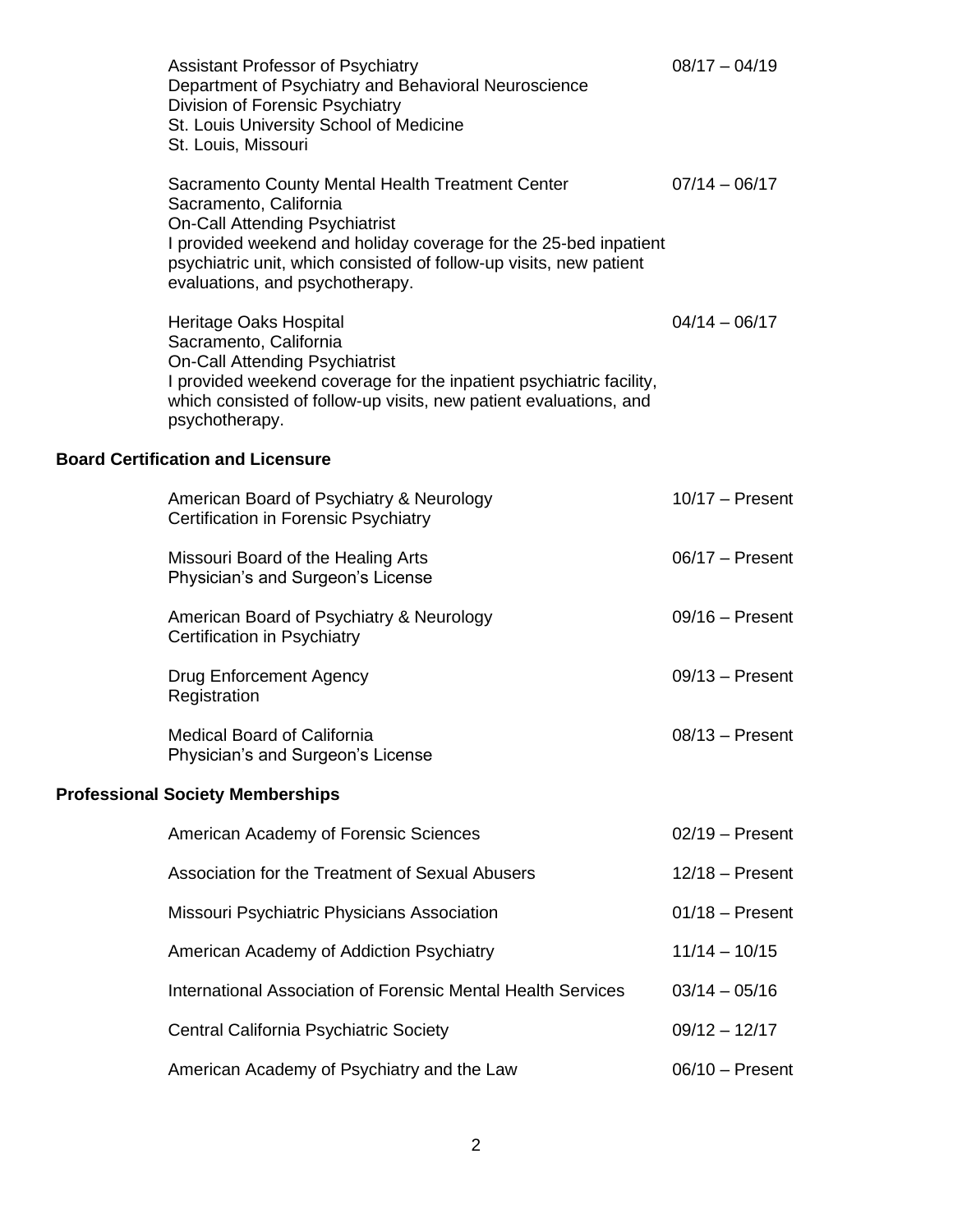Illinois Psychiatric Association 10/09 – 08/12

American Psychiatric Association 10/09 – Present

## **Bibliography**

Peer-Reviewed Journal Articles

Holoyda B, Landess J. Caring for patients on probation or parole. Current Psychiatry. 2019 June; 18(6): 27-32.

Holoyda B, Sorrentino R, Friedman SH, Allgire J. Bestiality: An introduction for legal and mental health professionals. Behavioral Sciences & the Law. 2018 November; 36(6): 687-697. doi: 10.1002/bsl.2368 *PMID: 30306630*

Holoyda B. Animal maltreatment law: Evolving efforts to protect animals and their forensic mental health implications. Behavioral Sciences & the Law. 2018 November; 36(6): 675-686. doi: 10.1002/bsl.2367 *PMID: 30251271*

Holoyda B, McDermott B, Newman WJ. Insane sex offenders: psychiatric and legal characteristics of sexual offenders found not guilty by reason of insanity. Journal of Forensic Sciences. 2018 July; 63(4): 1207-1214. doi: 10.111/1556-4029.13707 *PMID: 29178452*

Mohebbi A, Holoyda B, Newman WJ. Sexsomnia as a defense in repeated sex crimes. Journal of the American Academy of Psychiatry and the Law. 2018 March; 46(1): 78- 85.

*PMID: 29618539*

Holoyda B, Landess J, Sorrentino R, Friedman SH. Trouble at teens' fingertips: youth sexting and the law. Behavioral Sciences & the Law. 2018 March; 36(2): 170-181. doi: 10.1002/bsl.2335 *PMID: 29498094*

Landess J, Holoyda B. Mental health courts and forensic assertive community treatment teams as correctional diversion programs. Behavioral Sciences & the Law. 2017 September; 35(5-6): 501-511. doi: 10.1002/bsl.2307 *PMID: 28891121*

Holoyda B. Bestiality in forensically committed sexual offenders: a case series. Journal of Forensic Sciences. 2017 March; 62(2): 541-544. doi: 10.1111/1556-4029.13255 *PMID: 27861903*

Holoyda B, Scott C. Psychiatric education in the correctional setting: challenges and opportunities. International Review of Psychiatry. 2017 February; 29(1): 11-20. doi: 10.1080/09540261.2016.1222356 *PMID: 27575754*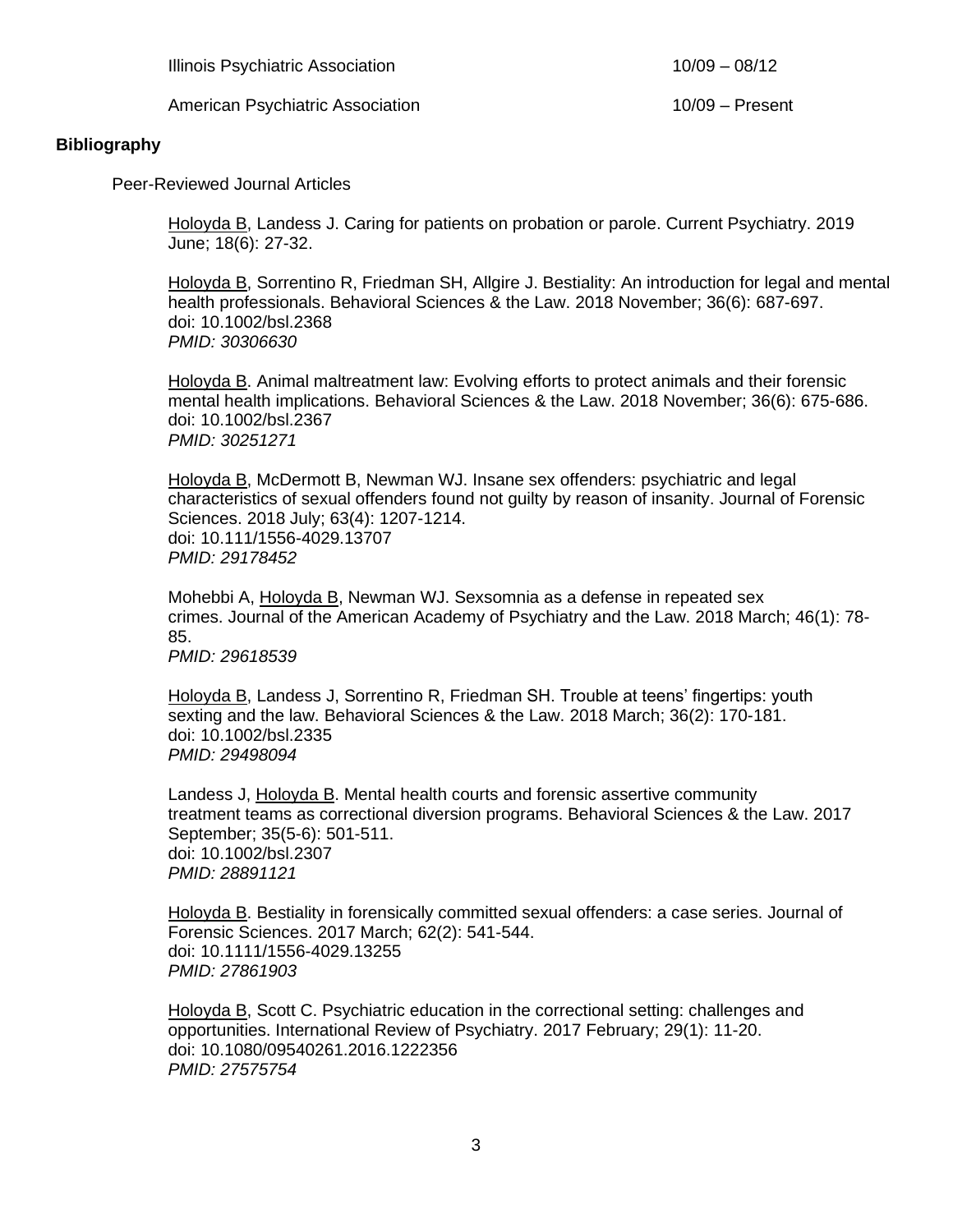Gillis A, Holoyda B, Newman WJ, Wilson M, Xiong G. Characteristics of misdemeanor defendants treated for competency restoration. Journal of the American Academy of Psychiatry and the Law. 2016 December; 44(4): 442-450. *PMID: 28003388*

Holoyda B, Xiong G. Assess and treat catatonia using this systematic approach. Current Psychiatry. 2016 November; 15(11): 65-66.

Holoyda B, Newman W. Childhood animal cruelty, bestiality, and the link to adult interpersonal offending. International Journal of Law and Psychiatry. 2016 July-August; 47: 129- 135.

doi: 10.1016/j.ijlp.2016.02.017 *PMID: 27156990*

Holoyda B, Newman W. Between belief and delusion: cult members and the insanity plea. Journal of the American Academy of Psychiatry and the Law. 2016 March; 44(1): 53-62. *PMID: 26944744*

Holoyda B, Kellaher D. The biological treatment of paraphilic disorders: an updated review. Current Psychiatry Reports. 2016 February; 18(2): 19. doi: 10.1007/s11920-015-0649-y *PMID: 26800994*

Holoyda B, Newman W. Recidivism risk assessment for adult sexual offenders. Current Psychiatry Reports. 2016 February; 18(2): 17. doi: 10.1007/s11920-015-0650-5 *PMID: 26781555*

Holoyda B, Fritz K, Xiong G. A case of nicotine-induced seizure on an inpatient psychiatric unit. Annals of Clinical Psychiatry. 2016 February; 28(1): 66-67. *PMID: 26554375*

Holoyda B, Xiong G. Catatonia associated with alprazolam discontinuation in a young man with cardiac cirrhosis. Journal of Clinical Psychopharmacology. 2015 December; 35(6): 735-736. doi: 10.1097/JCP.0000000000000425

*PMID: 26444949*

Holoyda B, Newman W. Zoophilia and the law: Legal responses to a rare paraphilia. Journal of the American Academy of Psychiatry and the Law; 2014 December; 42(4): 412-420. *PMID: 25492066*

McDermott B, Holoyda B. Assessment of aggression in inpatient settings. CNS Spectrums. 2014 October; 19(5): 425-431. doi: 10.1017/S1092852914000224 *PMID: 25296966*

Dowshen N, Kuhns L, Johnson A, Holoyda B, Garofalo R. Improving adherence to antiretroviral therapy for youth living with HIV/AIDS: A pilot study using personalized, interactive, daily text message reminders. Journal of Medical Internet Research. 2012 April; 14(2): e51. doi: 10.2196/jmir.2015 *PMID: 22481246*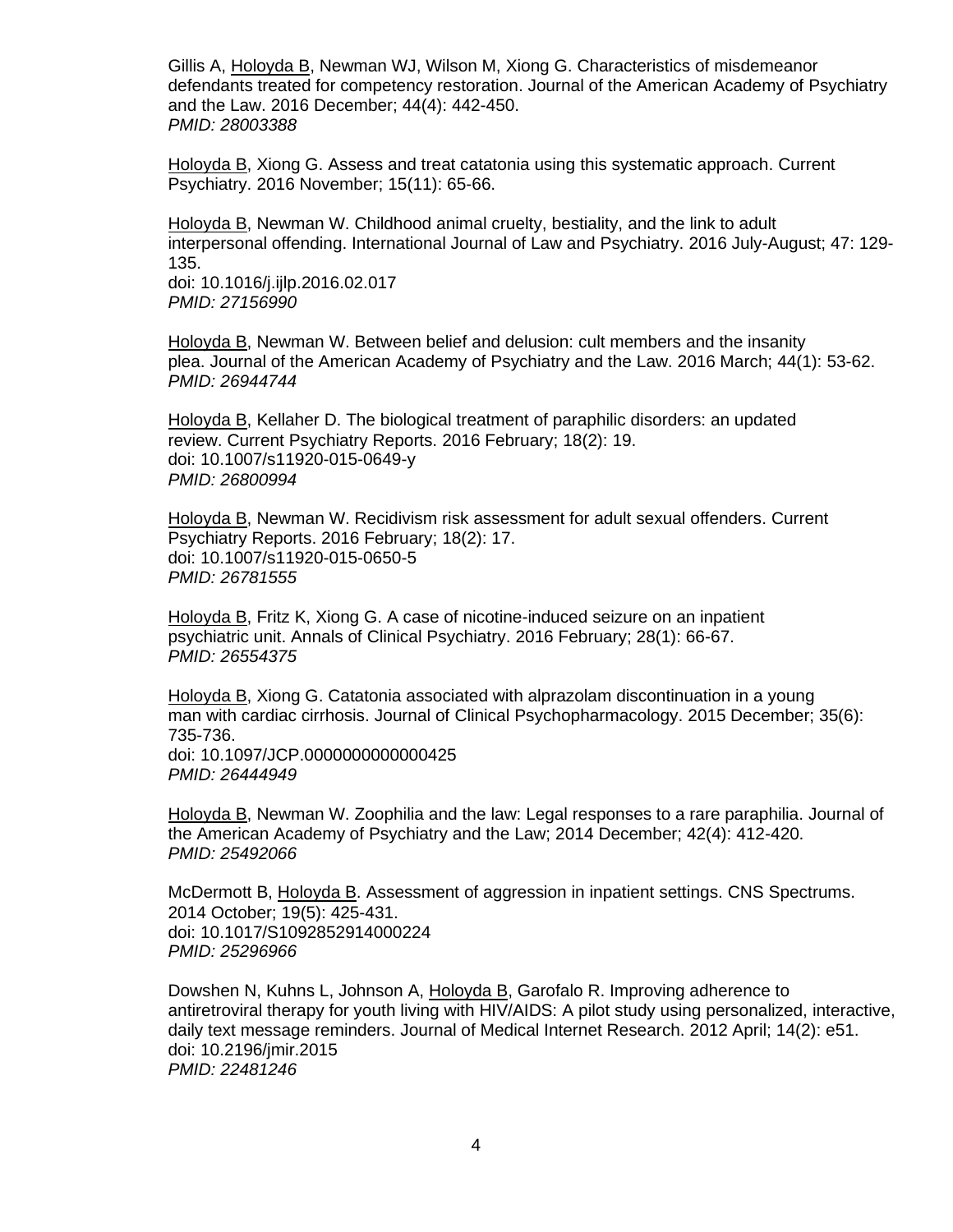Invited Continuing Medical Education Articles

Holoyda B, Landess J, Scott CL, Newman WJ. Taking the wheel: Patient driving in clinical psychiatry. Psychiatric Annals. 2018; 48(9): 421-426. doi: 10.3928/00485713-20180808-02

## Book Chapters

McDonough S, Holoyda B. (2018). Chapter 9: Ritualistic animal cruelty. In: Brooks JW (ed.). Veterinary Forensic Pathology, Volume 2 (pp. 129-138). New York City: Springer.

Knoll IV J, Newman W, Holoyda B. (2017). Chapter 62: Mass murder. In: Rosner R, Scott C (eds.). Principles and Practice of Forensic Psychiatry, 3rd Ed. (pp. 643-651). Boca Raton: CRC Press.

McDermott B, Holoyda B. (2016). Chapter 4: Assessment of aggression in inpatient settings. In: Warburton K, Stahl S (eds.). Violence in Psychiatry (pp. 24-31). New York City: Cambridge University Press.

Parthasarathy U, Holoyda B. (2015). Chapter 7: Therapeutic alliance and boundary issues. In: Hategan A, Bourgeois J, Xiong G (eds.). Borderline Personality Disorder in Older Adults: Emphasis on Care in Institutional Settings (pp. 61-80). Hauppauge: Nova Science Publishers.

Scott C, Holoyda B. (2015). Chapter 68: Role of clinical trainees. In: Trestman RL, Appelbaum KL, Metzner JL (eds.). Oxford University Textbook of Correctional Psychiatry (pp. 387-391). New York City: Oxford University Press.

Newman W, Holoyda B. (2015). Chapter 2: DSM-5 and major diagnostic changes. In: Scott C (ed.). DSM-5 and the Law: Changes and Challenges (pp. 25-50). New York City: Oxford University Press.

Holoyda B. Murderers, sex crimes, psychiatry, oh my! Central California Psychiatric Society Newsletter. 2013 January; 42: 4.

Submitted Conference Oral Presentation Abstracts

Holoyda B, Gosal R, Welch KM. Bestiality among sexually violent predators. American Academy of Psychiatry and the Law Annual Meeting. Baltimore, MD. October 26, 2019.

Holoyda B. Insane defenses: Belief in group contexts. As part of the panel "Insane defenses: Nontraditional insanity defenses" chaired by Musselman M and presented with Musselman M, Sorrentino R, Noffsinger S, Resnick P. American Academy of Psychiatry and the Law Annual Meeting. Baltimore, MD. October 25, 2019.

Holoyda B. Research and legal responses. As part of the panel "Heavy petting: A forensic psychiatrist's guide to bestiality" chaired by Holoyda B and presented with Sorrentino R, Wigren C. American Academy of Psychiatry and the Law Annual Meeting. Baltimore, MD. October 24, 2019.

Holoyda B. Sexsomnia: Forensic presentations. As part of the panel "Sexsomnia: Clinical and forensic issues" chaired by Holoyda B and presented with Fernando A, Mohebbi A, Hatters-Friedman S, Sorrentino R. American Psychiatric Association Annual Meeting. San Francisco, CA. May 22, 2019.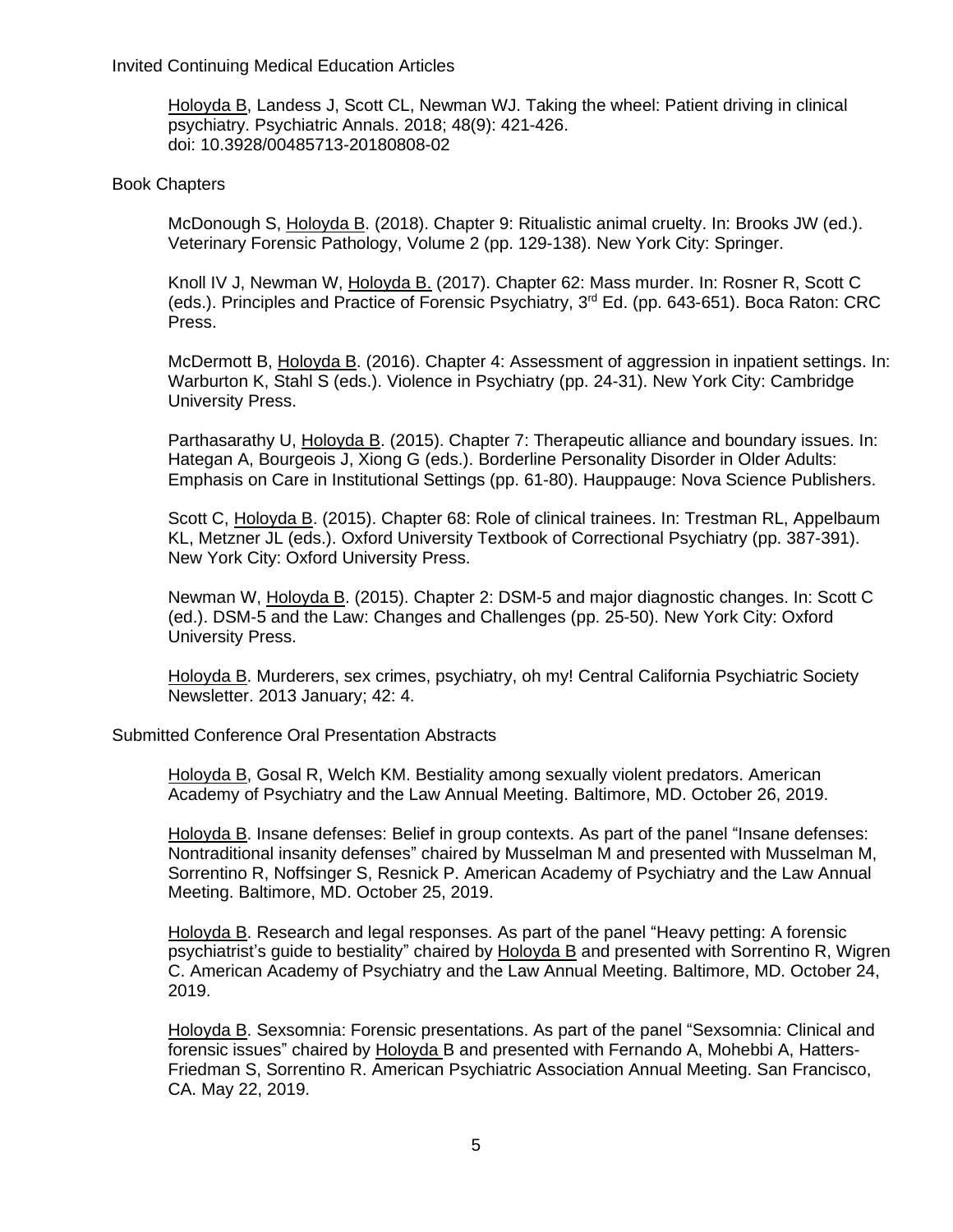Holoyda B. Danger and duty: Outpatient violence risk assessment and management. As part of the panel "Danger and duty: The clinician's dilemma in duty to protect cases" chaired by Landess J and presented with Landess J, Felthous A, Salem A, Mohebbi A. American Psychiatric Association Annual Meeting. San Francisco, CA. May 22, 2019.

Holoyda B. Taking the wheel: Mental illness and driving. As part of the panel "Taking the wheel: Psychiatrists' role in patient driving" chaired by Holoyda B and presented with Landess J, Datta V, Chan E. American Psychiatric Association Annual Meeting. San Francisco, CA. May 20, 2019.

Holoyda B, Landess J. "Mental abnormality" and paraphilic coercive disorder: History, controversy, and forensic and legal implications. Midwest American Academy of Psychiatry and the Law Annual Meeting. Columbus, OH. March 23, 2019.

Holoyda B. The history of the criminalization of suicide. As part of the panel "Suicide by text: The legal and forensic implications of facilitated suicide" chaired by Ghossoub E and presented with Ghossoub E, Landess J, Newman W. American Academy of Psychiatry and the Law Annual Meeting. Austin, TX. October 28, 2018.

Holoyda B. Insane sex offenders. As part of the flash talk session "Rappeport fellows: Research speed dating" chaired by Ostermeyer B, Friedman SH. American Academy of Psychiatry and the Law Annual Meeting. Austin, TX. October 26, 2018.

Holoyda B. Terminology, research, and legal responses to bestiality. As part of the panel "Heavy petting: A forensic expert's guide to bestiality" chaired by Holoyda B and presented with Sorrentino R, Allgire J. Association for the Treatment of Sexual Abusers Annual Meeting. Vancouver, CAN. October 18, 2018.

Holoyda B. The delusion dilemma: Understanding nonpsychotic atypical beliefs. As part of the symposium "The delusion dilemma: Defining the line between delusions and other beliefs" chaired by Holoyda B and presented with Caton M, Wagoner R, Newman B, Newman W. American Psychiatric Association Annual Meeting. New York, NY. May 6, 2018.

Holoyda B. From delusion to doctrine: Distinguishing belief from pathological lying. As part of the workshop "Lies, damned lies, and mental illness: The truth about pathological lying" chaired by Datta V and Frierson R and presented with Michaels T, Datta V, Frierson R, Choi O. American Psychiatric Association Annual Meeting. New York, NY. May 6, 2018.

Holoyda B. Bestiality and the law. As part of the workshop "Heavy petting: A forensic expert's guide to understanding bestiality and zoophilia" chaired by Wigren C and Federoff JP and presented with Moore S, Sorrentino R, Friedman SH, Wigren C, Allgire J. American Academy of Forensic Sciences Annual Meeting. Seattle, WA. February 19, 2018.

Holoyda B. Mental illness and driving. As part of the panel "Taking the wheel: Psychiatrists' duties for patient driving" chaired by Holoyda B and presented with Scott C, Landess J, Newman W. American Academy of Psychiatry and the Law Annual Meeting. Denver, CO. October 29, 2017.

Holoyda B. Psychiatric training behind bars: An introduction. As part of the panel "Psychiatric training behind bars: Challenges and opportunities" chaired by Holoyda B and presented with Landess J, Scott C. American Academy of Psychiatry and the Law Annual Meeting. Denver, CO. October 29, 2017.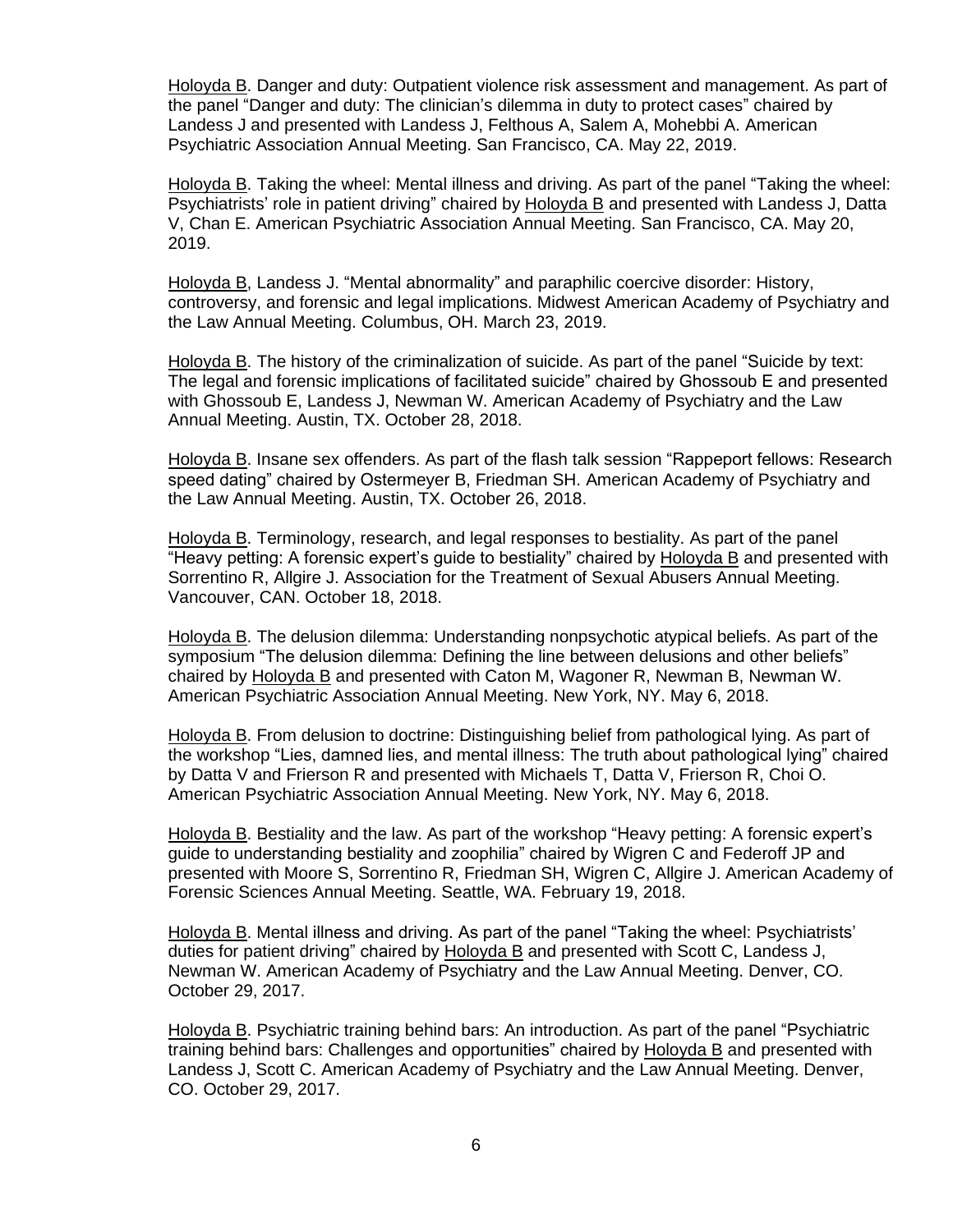Holoyda B. Motivations for bestiality: Exploring the evidence. American Academy of Psychiatry and the Law Annual Meeting. Denver, CO. October 28, 2017.

Holoyda B. Psychosexual context and mental health issues. As part of the panel "Hotshots: Forensic implications of sexting" chaired by Sorrentino R and presented with Friedman SH, Sorrentino R, Landess J. American Academy of Psychiatry and the Law Annual Meeting. Denver, CO. October 28, 2017.

Holoyda B. Sexual assault and safety issues. As part of the panel "Gender issues in corrections" chaired by Kaempf A and presented with Collins T, Glezer A, Kaempf A, Friedman SH. American Academy of Psychiatry and the Law Annual Meeting. Denver, CO. October 27, 2017.

Holoyda B. The history of psychiatry and LGBTQ rights. As part of the panel "Outlaws: The queer intersection of LGBTQ rights, mental health, and the law" chaired by Datta V and Holoyda B and presented with Tuck A, Datta V, Nesbit A, McGlynn L. Institute on Psychiatric Services. New Orleans, LA. October 20, 2017.

Holoyda B. Beliefs on trial: Delusions and extreme beliefs in a legal context. As part of the panel "Delusions and the law: Understanding and explaining false beliefs in court" chaired by Holoyda B and presented with Caton M, Newman B, Newman W, Wagoner R. International Congress of Law and Mental Health. Prague, CZ. July 11, 2017.

Holoyda B. Bestiality and the law. As part of the panel "Heavy petting: A forensic guide to understanding bestiality" chaired by Sorrentino R and presented with Moore S, Sorrentino R, Friedman SH, Wigren C, Allgire J, Miletski H. International Congress of Law and Mental Health. Prague, CZ. July 10, 2017.

Holoyda B. Symptom validity testing. As part of the workshop "Malingering assessments 101: A psychiatrist's guide to objective malingering tests" chaired by Scott C and presented with Martinez A, Gale A, Yang C, Scott C. American Psychiatric Association Annual Meeting. San Diego, CA. May 23, 2017.

Holoyda B, McDermott B, Newman W. Insane sex offenders: Clinical and forensic characteristics. American Academy of Psychiatry and the Law Annual Meeting. Portland, OR. October 28, 2016.

Holoyda B. Cults 101: A primer for psychiatrists. As part of the panel "In the name of God: Evaluating perilous belief" chaired by Holoyda B and presented with Knoll IV J, Newman W, Roof J. American Academy of Psychiatry and the Law Annual Meeting. Portland, OR. October 27, 2016.

Holoyda B. Classifying bestiality: Motivations for human-animal sexual intercourse. Japanese Society of Psychiatry and Neurology Annual Meeting. Japanese Society of Psychiatry and Neurology Annual Meeting. Tokyo, JP. June 3, 2016.

Holoyda B. Killer cult members and the insanity plea: Exploring the line between belief and delusion. Japanese Society of Psychiatry and Neurology Annual Meeting. Tokyo, JP. June 3, 2016.

Holoyda B. Killer cult members and the insanity plea: Exploring the line between belief and delusion. American Academy of Forensic Sciences Annual Meeting. Las Vegas, NV. February 26, 2016.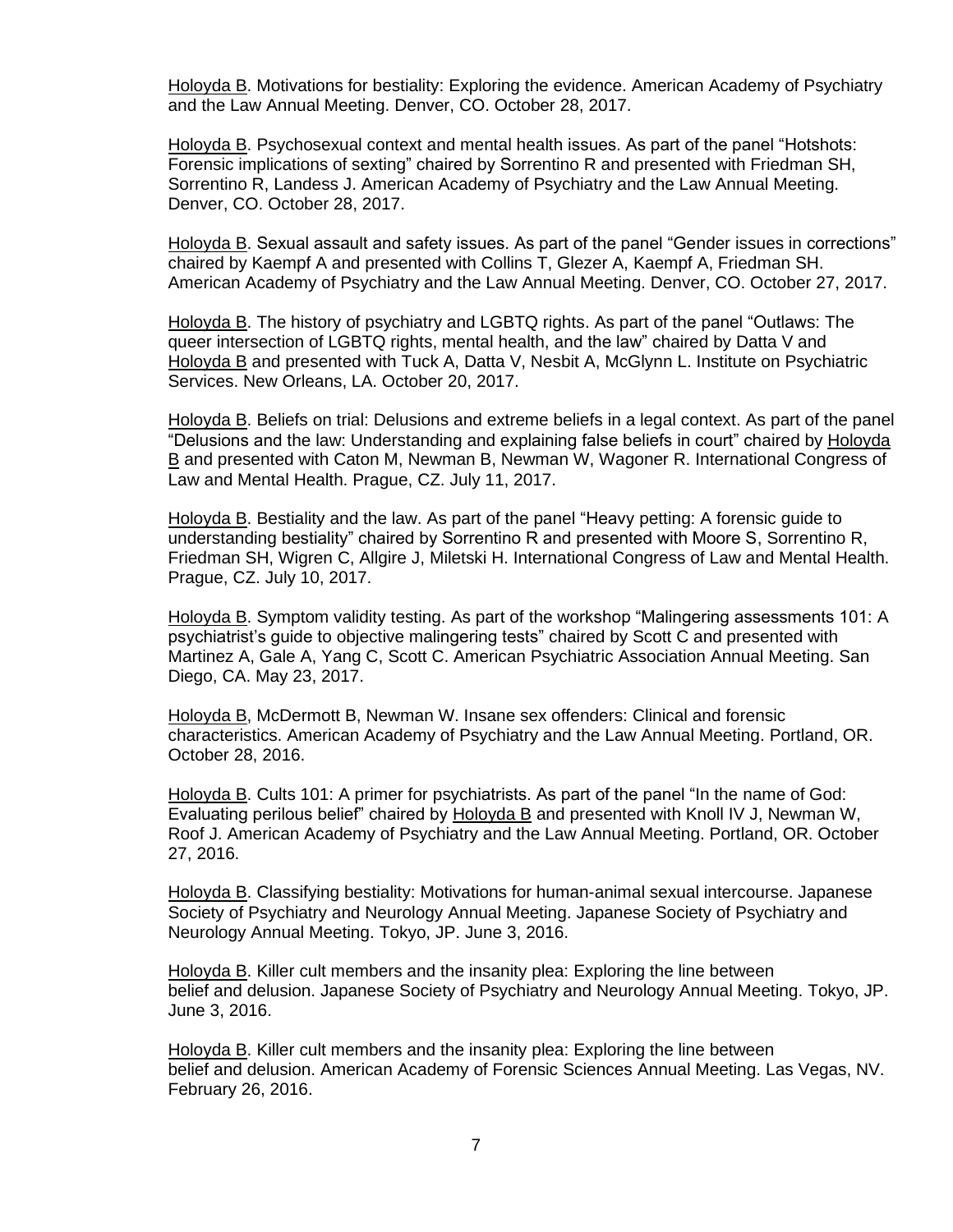Holoyda B, Newman W. Killer cult members and the insanity plea: Exploring the line between belief and delusion. American Academy of Psychiatry and the Law Annual Meeting. Ft. Lauderdale, FL. October 23, 2015.

Gillis A, Holoyda B, Newman W, Wilson M, Xiong G. Characteristics of misdemeanant defendants treated for CST restoration. American Academy of Psychiatry and the Law Annual Meeting. Ft. Lauderdale, FL. October 22, 2015.

Holoyda B. Zoophilia and the law: Legal responses to a rare paraphilia. Association for the Treatment of Sexual Abusers Annual Meeting. Montreal, CAN. October 15, 2015.

Holoyda B. Zoophilia in the United States: Legal responses to a rare paraphilia. As part of the panel "Zoophilia" presented with Baltieri D, Aranha e Silva R, Tarnai-Feely H. International Congress on Law and Mental Health. Vienna, AU. July 17, 2015.

Holoyda B. Killer cult members and the insanity plea: Exploring the line between belief and delusion. As part of the panel "Mass murder: Patterns in manifestos" presented with Spanggard M, Leonard C, Torrissen T, Cotoman D. International Congress on Law and Mental Health. Vienna, AU. July 13, 2015.

Holoyda B. Killer cult members and the insanity plea: Exploring the line between belief and delusion. International Association of Forensic Mental Health Services Annual Meeting. Manchester, UK. June 16, 2015.

Holoyda B. Killer cult members and the insanity plea: Exploring the line between belief and delusion. American Psychiatric Association Annual Meeting. Toronto, CAN. May 17, 2015.

Holoyda B. Zoophilia and the law: Legal responses to a rare paraphilia. American Academy of Forensic Sciences Annual Meeting. Orlando, FL. February 19, 2015.

Glezer A, Ettner R, Holoyda B, Osborne C, Tamburello A. Is prison appropriate for sexual reassignment surgery? American Academy of Psychiatry and the Law Annual Meeting. Chicago, IL. October 24, 2014.

Holoyda B, Newman W. Zoophilia and the law: Legal responses to a rare paraphilia. American Academy of Psychiatry and the Law Annual Meeting. Chicago, IL. October 23, 2014.

Holoyda B. Zoophilia in the United States: Legal responses to a rare paraphilia. International Association of Forensic Mental Health Services Annual Meeting. Toronto, CAN. June 19, 2014.

Holoyda B, Newman W. Zoophilia and the law: Legal responses to a rare paraphilia. American Psychiatric Association Annual Meeting. New York, NY. May 5, 2014.

Holoyda B. Alprazolam withdrawal-induced catatonia. Central California Psychiatric Society Annual Meeting. Monterey, CA. March 22, 2014.

Holoyda B, Newman W. Legal responses to zoophilia: A rare paraphilia. American Academy of Psychiatry and the Law Annual Meeting. San Diego, CA. October 26, 2013.

Gillis A, Holoyda B, Newman W, Xiong G. Restoration of competency to stand trial in misdemeanants. American Academy of Psychiatry and the Law Annual Meeting. San Diego, CA. October 25, 2013.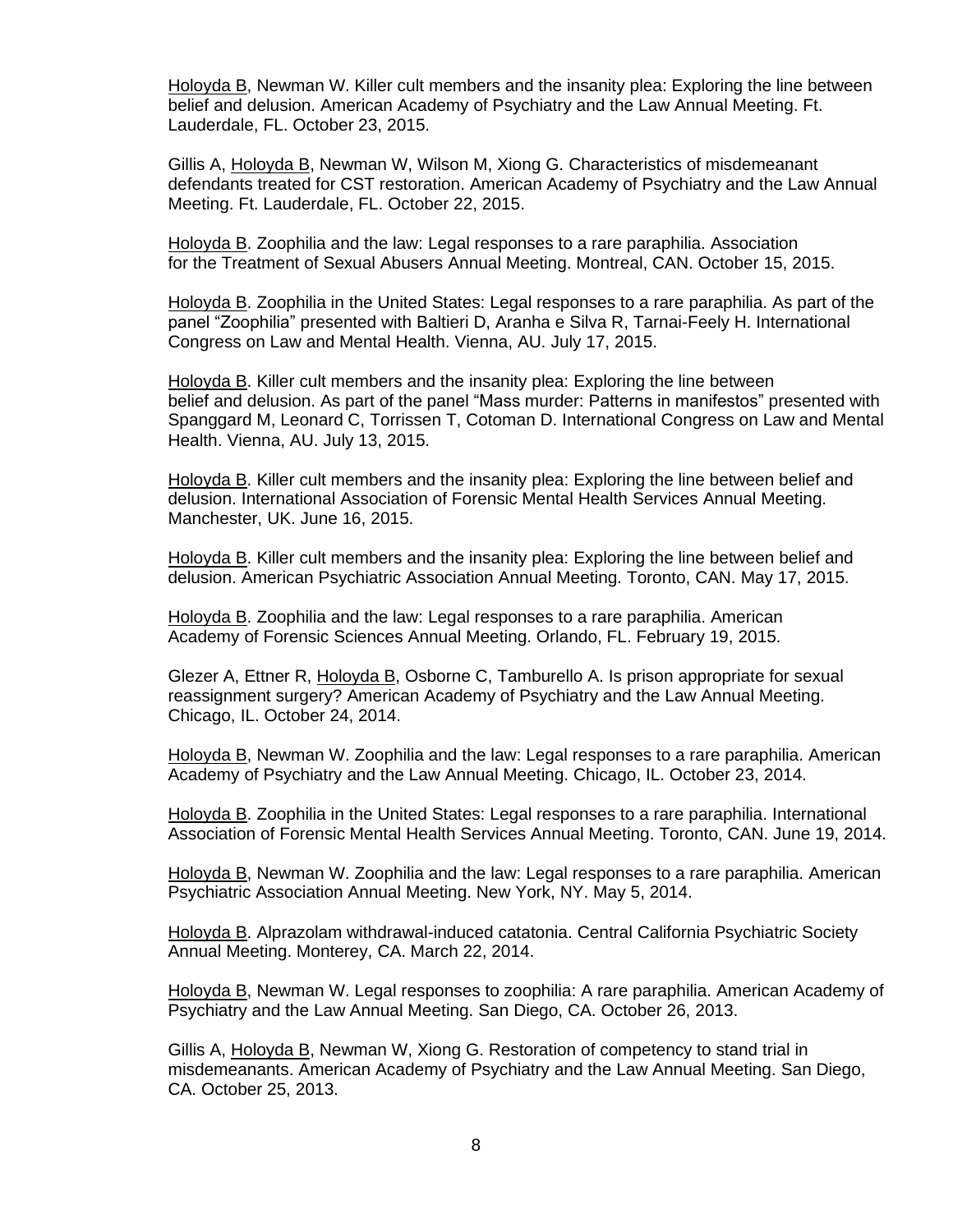Holoyda B. Zoophilia and the law: Legal responses to a rare paraphilia. Midwest American Academy of Psychiatry and the Law Annual Meeting. Columbus, OH. March 23, 2013.

Invited Regional, National and International Oral Presentations

Holoyda B. Psychiatric emergencies: Assessment and management. American Physician Institute MasterPsych CME Conference. Santa Barbara, CA. October 12, 2018.

Holoyda B. Paraphilic disorders in psychiatric practice and their forensic implications. Missouri Psychiatric Physicians Association Annual Meeting. St. Louis, MO. September 29, 2018.

Martinez A, Yang C, Holoyda B. Assessment: Malingering and uncooperative patients. Department of State Hospitals and University of California, Davis Public Mental Health Forum. Sacramento, CA. June 9, 2017.

Holoyda B. Understanding bestiality: Legal and psychiatric perspectives. Mason Clinic Regional Forensic Psychiatry Services Grand Rounds. Auckland, NZ. May 16, 2016.

Holoyda B. Bestiality in the United States: Legal and psychiatric perspectives. International Veterinary Forensic Sciences Association Annual Meeting. St. Petersburg, FL. May 13, 2016.

Grand Rounds and Local Invited Presentations

Landess J, Holoyda B. Psychiatry in the correctional setting: Policy and perspective. St. Louis University Health Criminology Research Symposium and Practitioner Workshops. St. Louis, MO. October 4, 2018.

Holoyda B, Landess J. Atypical beliefs in group contexts: Cults and extremist groups. St. Louis University Department of Psychiatry & Behavioral Neuroscience Grand Rounds. St. Louis, MO. January 4, 2018.

Holoyda B, Scott C, Yang C. Malingering assessments 101: A psychiatrist's guide to objective malingering tests. University of California, Davis Department of Psychiatry & Behavioral Sciences Grand Rounds. Sacramento, CA. March 17, 2017.

Holoyda B, Scott C, Martinez A, Yang C, Gail A. Malingering assessments 101: A clinician's guide to objective malingering tests. Napa State Hospital CME Presentation. Napa, CA. March 2, 2017.

Holoyda B. Law, risk, and research: Sex offenders in the state hospital system. University of California, Davis Department of Psychiatry & Behavioral Sciences Ground Rounds. Sacramento, CA. June 24, 2016.

Holoyda B. Methamphetamine epidemic in California's Central Valley. American Academy of Addiction Psychiatry Regional Travel Award Presentation. Sacramento, CA. March 24, 2015.

Holoyda B. Case presentation. University of California, Davis Department of Psychiatry & Behavioral Sciences Psychoanalytic Case Conference. Sacramento, CA. December 18, 2014.

Han J, Holoyda B, Rao S. Transition to DSM-5: Anxiety disorders and obsessive-compulsive and related disorders. University of California, Davis Department of Psychiatry & Behavioral Sciences Grand Rounds. Sacramento, CA. August 30, 2013.